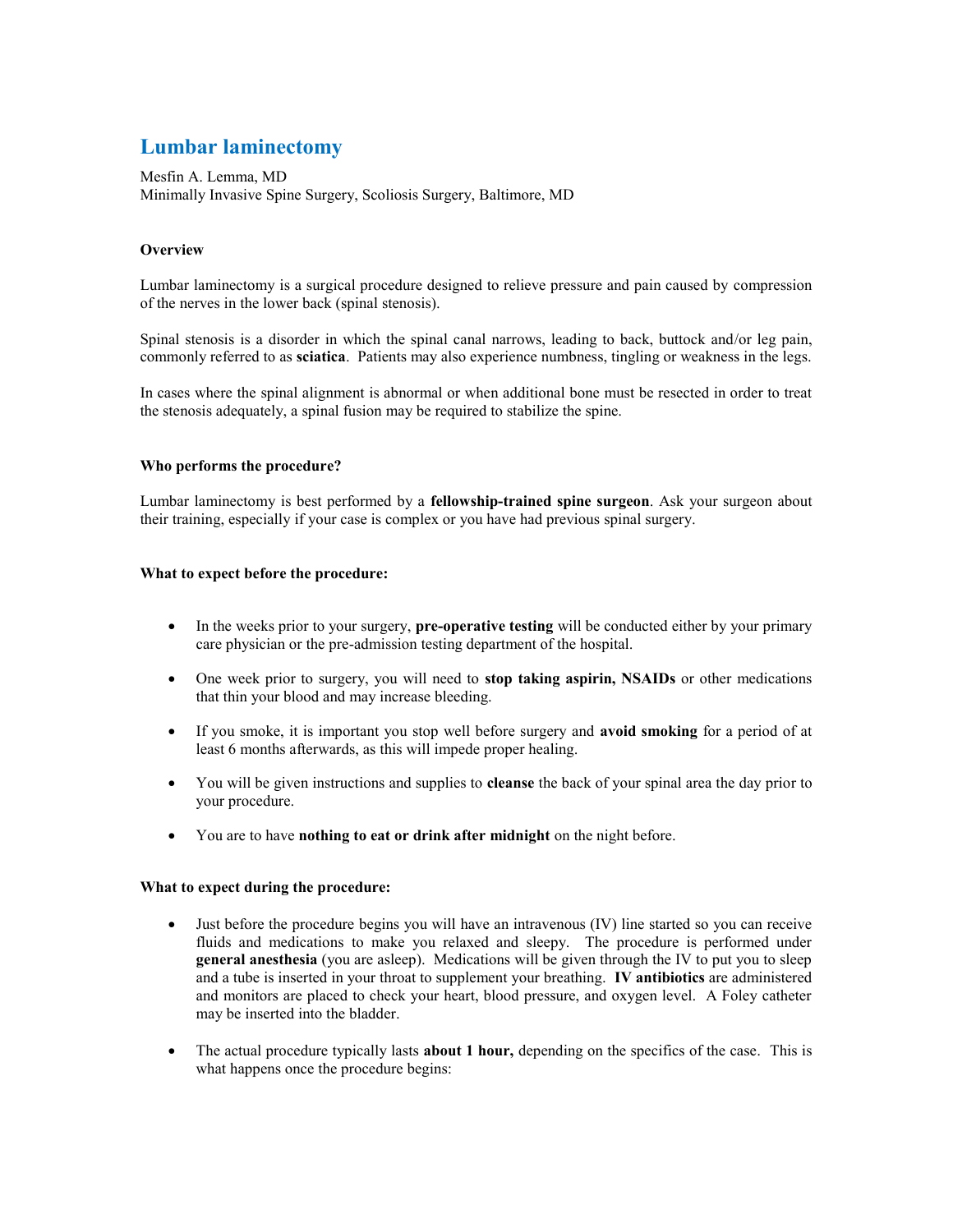## **1. Surgical approach**

- You are positioned face down (prone) on a specialized, cushioned operating table.
- The lower back area is cleansed with a special solution to kill the germs on the skin.
- A midline skin incision is made directly overlying the affected area, and the spine is exposed just enough to treat the problem level(s).

## **2. Decompression**

- The section of bone that covers the back of the spine, called the lamina, is removed to relieve the nerve compression. Part or all of the lamina may be removed, depending on the specifics of your case.
- Microsurgical instruments are then used to remove disc fragments, facet cysts, overgrown ligaments and/or bone spurs, thus increasing space and relieving the compression of the spinal nerves.



# **3. Closure**

- A drain may be placed, and the incision is then closed.
- A small dressing is applied over the incision and you are then taken to the recovery area.

#### **What to expect after the procedure:**

- Patients are typically in the hospital for **1-2 nights**.
- In the recovery area, you will be observed until you recover from the anesthesia, then transferred to the floor.
- You will be encouraged to get out of bed and move around as soon as you are able to. A back brace may be prescribed.
- Pain pills on an empty stomach may result in nausea, so initially IV pain medications are selfadministered through a PCA, or **patient-controlled analgesia**.
- IV fluids will be continued until you can drink fluids well by mouth.
- Once you are able to drink normally, your diet will be advanced to your **normal diet** and you will be switched to pain pills.
- **Physical therapy and occupational therapy** will see you prior to your discharge from the hospital to make sure you are comfortable performing activities of daily living.